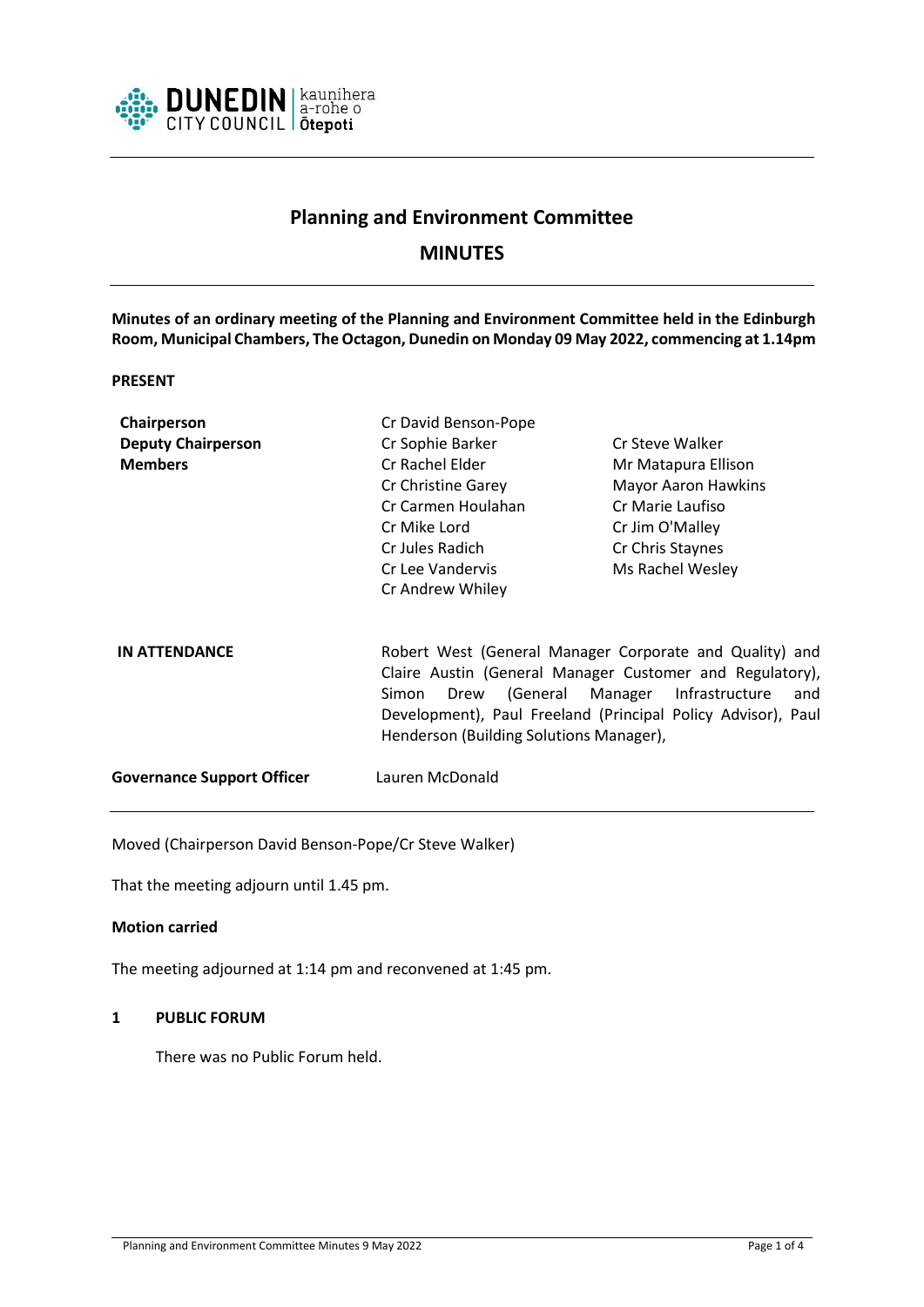## **2 APOLOGIES**

That the Committee:

**Accepts** the apologies from Cr Doug Hall and Matapura Ellison.

**Motion carried**

## **3 CONFIRMATION OF AGENDA**

Moved (Chairperson David Benson-Pope/Deputy Chairperson Sophie Barker): That the Committee:

**Confirms** the agenda without addition or alteration.

**Motion carried**

## **4 DECLARATIONS OF INTEREST**

Members were reminded of the need to stand aside from decision-making when a conflict arose between their role as an elected representative and any private or other external interest they might have.

Cr Elder declared an interest as a member of the South Dunedin Street Art Murals Project.

Moved (Cr David Benson-Pope/Cr Steve Walker):

That the Committee:

- a) **Amends** the Elected Members' Interest Register and
- b) **Amends** the proposed management plan for Elected Members' Interests.

**Motion carried**

## **5 CONFIRMATION OF MINUTES**

## **5.1 PLANNING AND ENVIRONMENT COMMITTEE MEETING - 4 APRIL 2022**

Moved (Cr David Benson-Pope/Cr Mike Lord):

That the Committee:

**Confirms** the public part of the minutes of the Planning and Environment Committee meeting held on 4 April 2022 as a correct record.

## **Motion carried**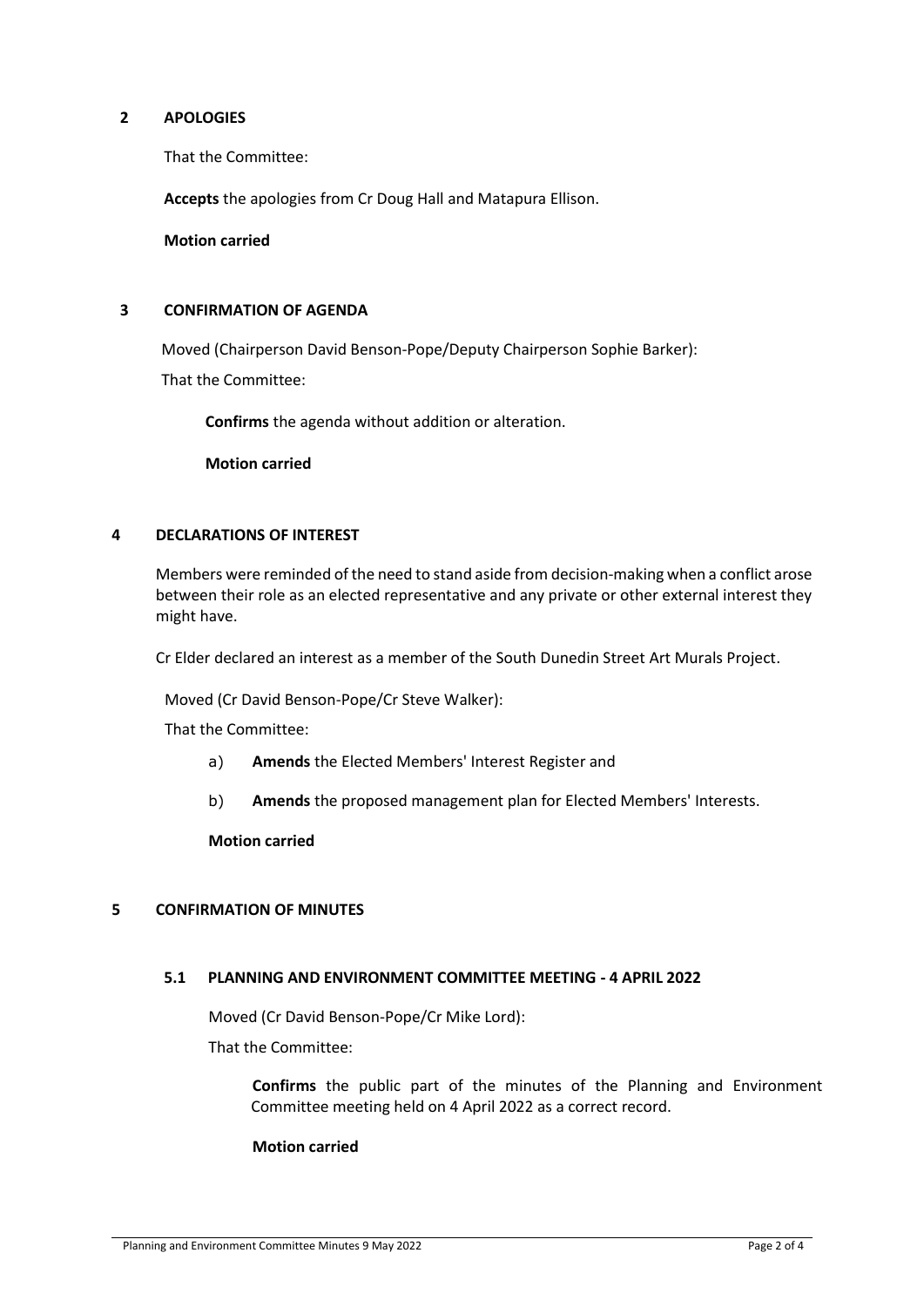# **5.2 EXTRAORDINARY PLANNING AND ENVIRONMENT COMMITTEE MEETING - 14 APRIL 2022**

Moved (Cr David Benson-Pope/Cr Mike Lord):

That the Committee:

**Confirms** the public part of the minutes of the Extraordinary Planning and Environment Committee meeting held on 14 April 2022 as a correct record.

**Motion carried**

#### **PART A REPORTS**

#### **6 ACTIONS FROM RESOLUTIONS OF PLANNING AND ENVIRONMENT COMMITTEE MEETINGS**

A report from Civic detailed the public open and completed actions from resolutions of Planning and Environment Committee meetings from the start of the triennium in October 2019.

Moved (Cr David Benson-Pope/Cr Steve Walker):

That the Committee:

**Notes** the public open and completed actions from resolutions of Planning and Environment Committee meetings.

**Motion carried**

## **7 PLANNING AND ENVIRONMENT COMMITTEE FORWARD WORK PROGRAMME**

A report from Corporate Policy provided an update of the Planning and Environment Committee forward work programme, including activity, progress and expected timeframes for decision making across a range of areas of work.

Mr West (General Manager Corporate and Quality) and Mr Pickford (General Manager Infrastructure and Development) spoke to the report and responded to questions.

Moved (Cr David Benson-Pope/Cr Chris Staynes):

That the Committee:

**Notes** the Planning and Environment Committee forward work programme.

**Motion carried**

## **8 PLANNING AND ENVIRONMENT ACTIVITY REPORT FOR THE PERIOD TO 31 MARCH 2022**

A report from City Development and Customer and Regulatory provided an update on progress towards achieving levels of service for the City Development, Resource Consents, and Regulatory Services activities for the period 1 July 2021 to 31 March 2022.